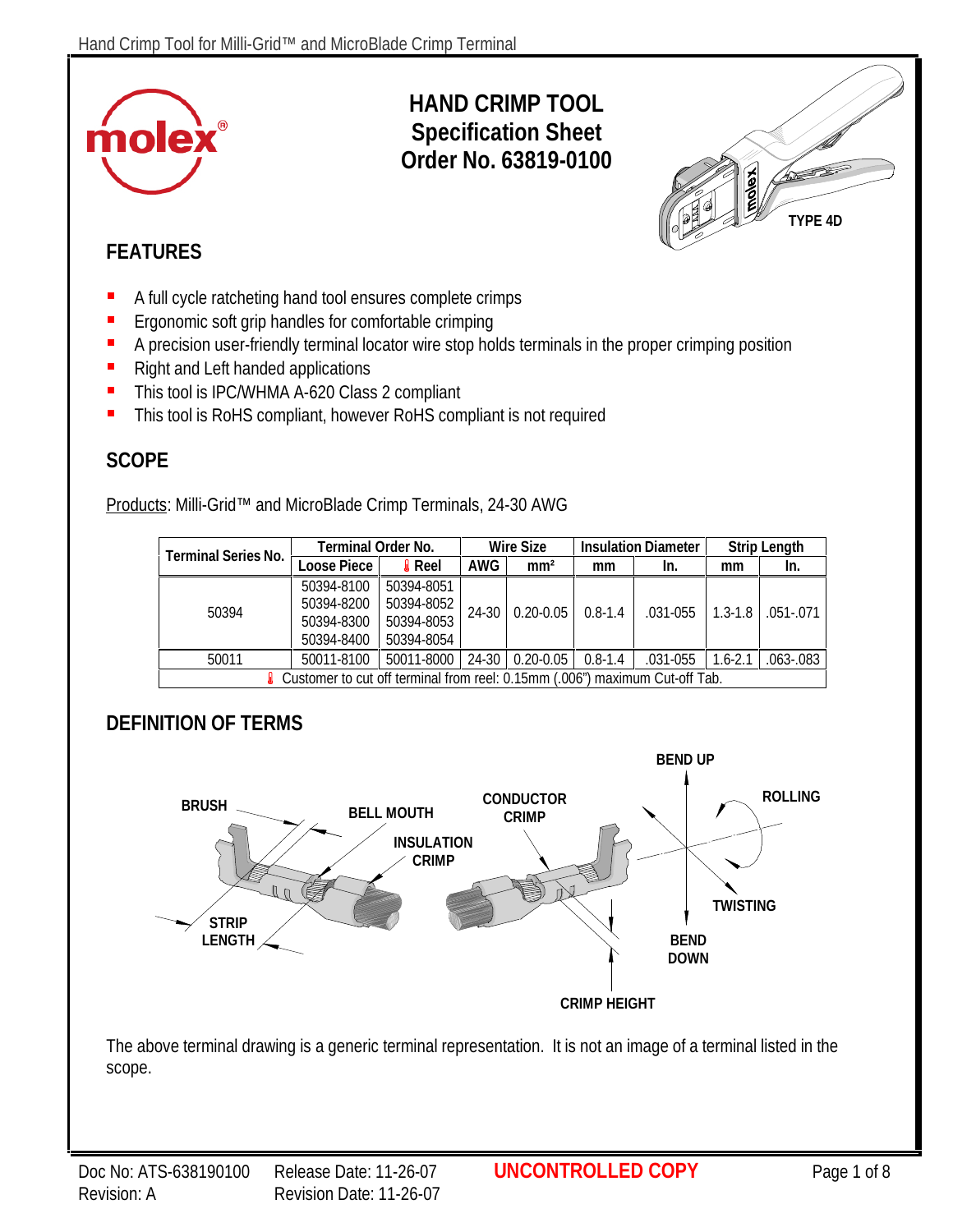# **CONDITIONS:**

| <b>Terminal</b><br><b>Series No</b> | <b>Wire Size</b> |                 | <b>Conductor Crimp</b> |               |              |      | <b>Insulation Crimp</b> |      |              | <b>Pull Force</b> |                | <b>Profile</b> |    |    |       |
|-------------------------------------|------------------|-----------------|------------------------|---------------|--------------|------|-------------------------|------|--------------|-------------------|----------------|----------------|----|----|-------|
|                                     |                  |                 | Height (Ref.)          |               | Width (Ref.) |      | Height (Ref.)           |      | Width (Ref.) |                   | <b>Minimum</b> |                |    |    |       |
|                                     | <b>AWG</b>       | mm <sup>2</sup> | mm                     | In.           | mm           | In.  | mm                      | In.  | mm           | In.               | N              | Lb.            | 24 | 26 | 28-30 |
| 50394                               | 24               | 0.20            | $0.58 - 0.68$          | .023-.027     | 1.03         | .041 | 1.43                    | .056 | .40          | .055              | 29.4           | 6.60           | Χ  |    |       |
|                                     | 26               | 0.12            | $0.53 - 0.63$          | $.021 - .025$ | 1.04         | .041 | 1.43                    | .056 | .32          | .052              | 19.6           | 4.40           |    | χ  |       |
|                                     | 28               | 0.08            | $0.49 - 0.59$          | .019-.023     | 1.02         | .040 | .33                     | .052 | l.31         | .052              | 9.8            | 2.2            |    |    | χ     |
|                                     | 30               | 0.05            | $0.49 - 0.59$          | .019-.023     | 1.02         | .040 | 1.31                    | .052 | .30          | .051              | 4.9            | 1.10           |    |    | χ     |
| 50011                               | 24               | 0.20            | $0.58 - 0.68$          | $.023 - .027$ | 1.03         | .041 | 1.40                    | .055 | .40          | .055              | 29.4           | 6.60           | Χ  |    |       |
|                                     | 26               | 0.12            | $0.53 - 0.63$          | $.021 - .025$ | 1.04         | .041 | .37                     | .054 | 1.32         | .052              | 19.6           | 4.40           |    | χ  |       |
|                                     | 28               | 0.08            | $0.49 - 0.59$          | .019-.023     | 1.02         | .040 | l.33                    | .052 | 1.31         | .052              | 9.8            | 2.2            |    |    | Χ     |
|                                     | 30               | 0.05            | $0.49 - 0.59$          | .019-.023     | 1.02         | .040 | 31                      | .052 | .30          | .051              | 4.9            | 1.10           |    |    | χ     |

### **OPERATION**

**CAUTION:** Install only Molex terminals listed above with this tool. Do not crimp hardened objects as damage can occur to the tool or die.

Open the tool by squeezing the handles together. At the end of the closing stroke, the ratchet mechanism will release the handles and the hand tool will spring open. See Figure 1.

### **Crimping Terminals**

- 1. Select the desired terminal listed in the preceding charts.
- 2. Make sure the center of the locator is in the down position. With the locator attached, push the locator button on the back of the hand tool to bring the locator forward through the tooling. See Figure 2.
- 3. While holding the locator button in, load the terminal into the proper nest opening in the locator based on the wire gauge or terminal type markings on the hand tooling. See Figure 3. **SQUEEZE**



Revision Date: 11-26-07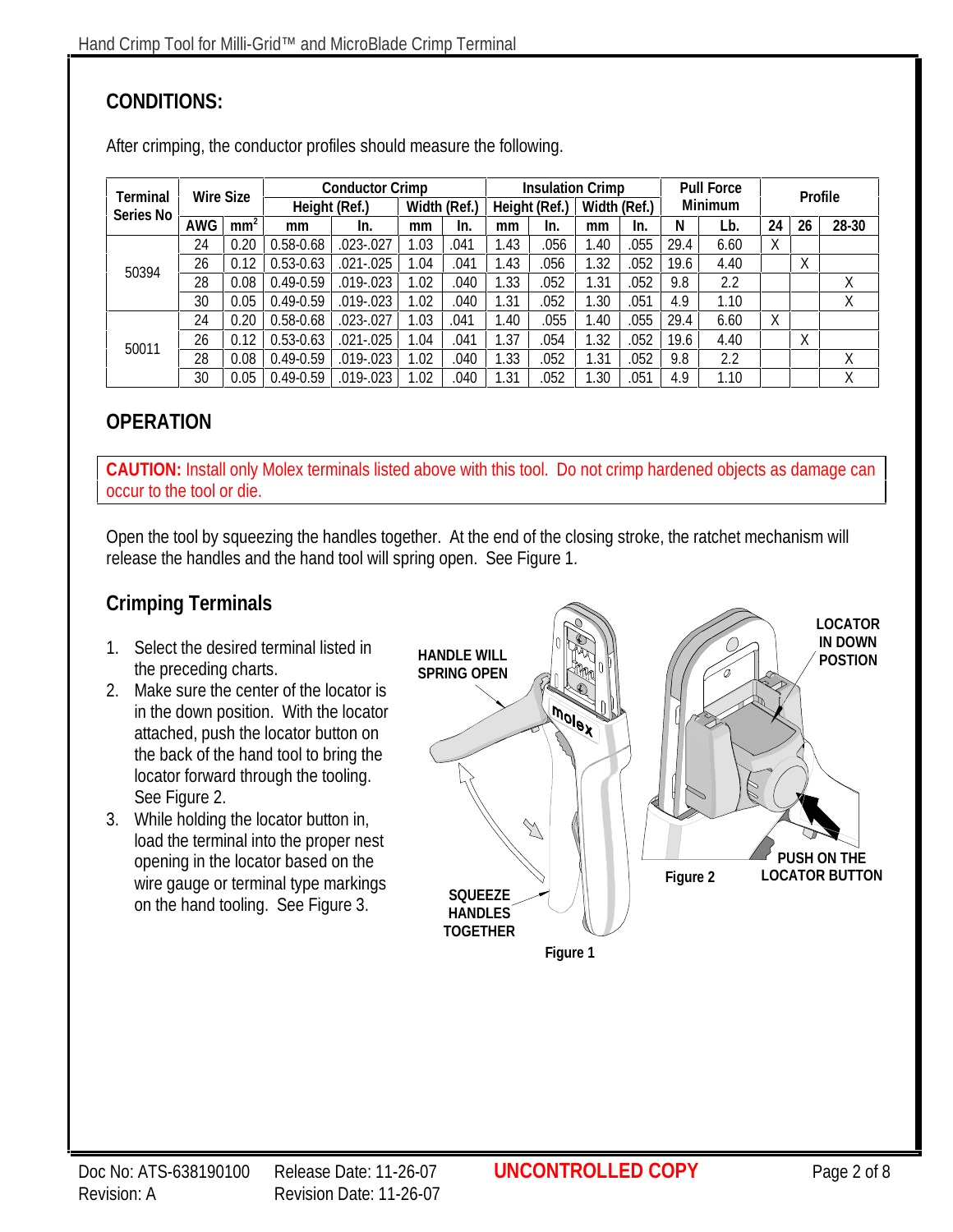Hand Crimp Tool for Milli-Grid™ and MicroBlade Crimp Terminal



Revision Date: 11-26-07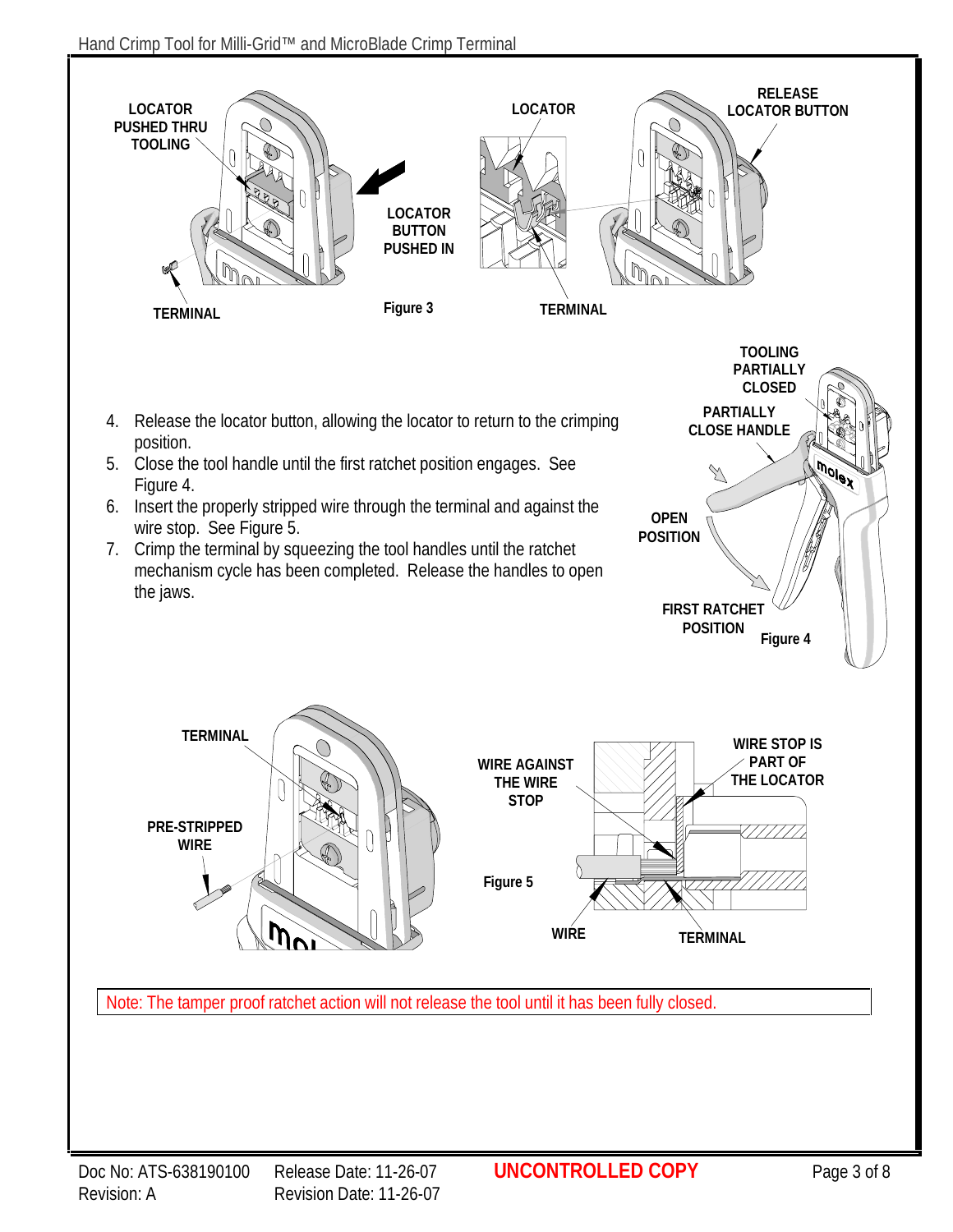- 8. Remove the crimped terminal from the terminal locator by pulling on the wire.
- 9. Visually inspect the crimped terminal for proper crimp location.
- 10. On some large O.D. wires, it may not be possible to insert the wire with the tool partially closed. Those wires should be inserted with the hand tool in the open position. Insert the wire above the terminal in the punch and against the wire stop then close the tool. See Figure 6.

### **Note:**

A crimp height chart is provided with this manual as Reference Only. Due to the wide range of wires, strands, insulation diameters, and durometers available, actual crimp height measurements may very slightly. An occasional, destructive, pull force test should be performed to check hand tool crimp. Pull Force value Must exceed the Minimum pull force specifications listed.

## **Locator Replacement**

See the parts list on the last page of this document for the proper locator order number. Follow the steps below to replace the locator.

- 1. Open the crimp hand tool.
- 2. Squeeze gently on the lower area shown in Figure 7A with your thumb and index finger. The lower tabs of the locator should disengage from the hand tool.
- 3. Lift and pull away from the hand tool. The top locator hooks should slip out of the top slots easily. See Figure 7A.
- 4. To reinstall the new locator, make sure the hand tool is in the open position.
- 5. Press the red insert down as far as it will go as shown in Figure 7B.
- 6. Holding onto the lower part of the locator with your thumb and index finger, insert the locators top hooks (2) into the hand tool top slots.
- 7. Rotate the locator down and press the lower tabs into the two bottom slots of the hand tool. To secure the locator into place, the lower tabs must snap into place on the hand tool frame.

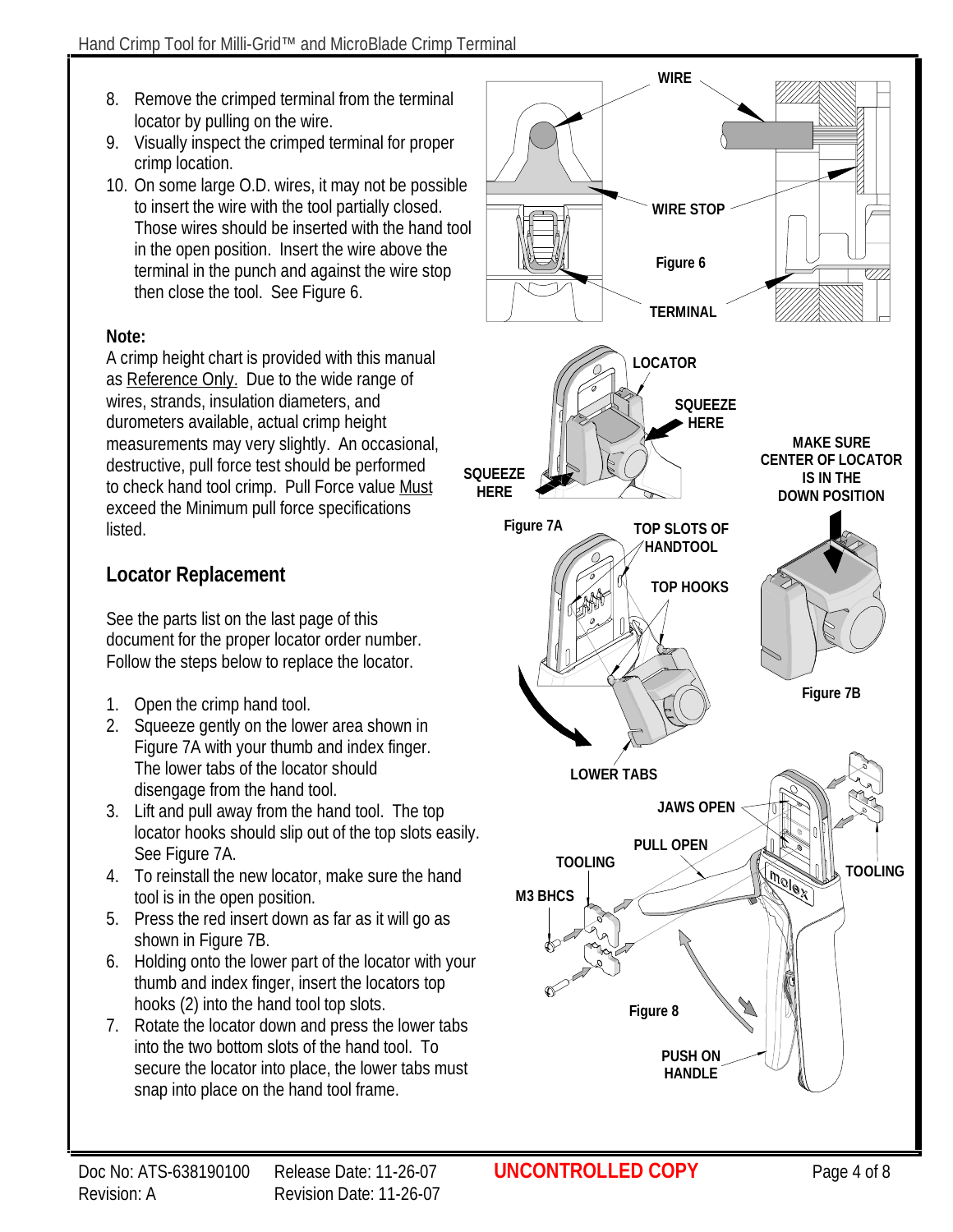# **Right or Left Hand Operation**

This hand tool has an added feature that can be converted from a right handed application to a left handed application. It is necessary to reverse the tooling if using the left handed application along with the locator. Follow the steps below:

- 1. The locator must be removed before reversing the tooling.
- 2. Remove the M3 BHCS which is holding the upper tooling.
- 3. Flip the upper tooling to the opposite side and replace the M3 BHCS. Make sure the small markings on the front and back of the hand tool frame match up and are on the outside of the hand tool frame. See Figure 8 and 9.
- 4. Do the same thing with the lower tooling and tighten the M3 screws. Be sure the small markings line up.
- 5. Reinstall the locator by following the Instructions in the locator replacement section.

# **Maintenance**

It is recommended that each operator of the tool be made aware of, and responsible for, the following maintenance steps:

- 1. Remove dust, moisture, and other contaminants with a clean brush, or soft, lint free cloth.
- 2. Do not use any abrasive materials that could damage the tool.
- 3. Make certain all pins; pivot points and bearing surfaces are protected with a thin coat of high quality machine oil. Do not oil excessively. The tool was engineered for durability but like any other equipment it needs cleaning and lubrication for a maximum service life of trouble free crimping. Light oil (such as 30 weight automotive oil) used at the oil points, every 5,000 crimps or 3 months, will significantly enhance the tool life.
- 4. Wipe excess oil from hand tool, particularly from crimping area. Oil transferred from the crimping area onto certain terminations may affect the electrical characteristics of an application. **RATCHET RELEASE LEVER**
- 5. When tool is not in use, keep the handles closed to prevent objects from becoming lodged in the crimping dies, and store the tool in a clean, dry area.

# **Miscrimps or Jams**

Should this tool ever become stuck or jammed in a partially closed position, **Do Not** force the handles open or closed. The tool will open easily by pressing up on the ratchet release lever in the movable handle. See Figure 11.





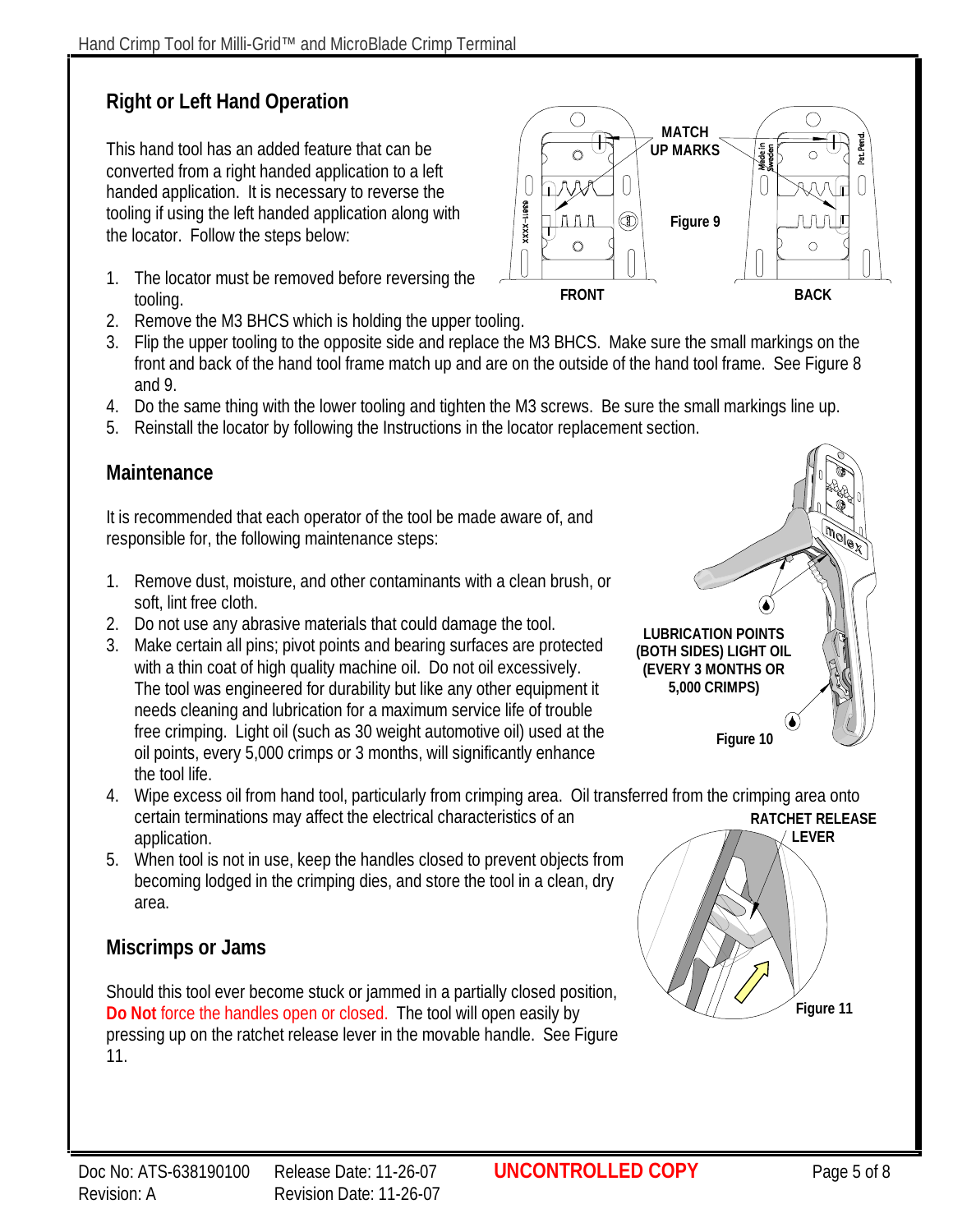#### **How to Adjust Tool Preload (See Figure 12)**

This hand tool is factory preset to 25-45 LBS. preload. It may be necessary over the life of the tool to adjust tool handle preload force. Listed below are the steps required to adjust the crimping force of the hand tool to obtain proper crimp conditions:

1. Hold the hand tool in the palm of your hand as shown in Figure 12. Using the index finger squeeze the link towards the top of the hand tool



frame. This will release the preload adjustment wheel.

- 2. Rotate the setting wheel counter-clockwise (CCW) to increase handle force. The numbers will display higher. To decrease handle force rotate the setting wheel clockwise (CW).
- 3. Release the link to lock the setting wheel in place.
- 4. Check the crimp specifications or conduct a pull test after tool handle preload force is adjusted.

### **Warranty**

This tool is for electrical terminal crimping purposes only. This tool is made of the best quality materials. All vital components are long life tested. All tools are warranted to be free of manufacturing defects for a period of 30 days. Should such a defect occur, we will repair or exchange the tool free of charge. This repair or exchange will not be applicable to altered, misused, or damaged tools. This tool is designed for hand use only. Any clamping, fixturing, or use of handle extensions voids this warranty.

**CAUTION**: Molex crimp specifications are valid only when used with Molex terminals and tooling.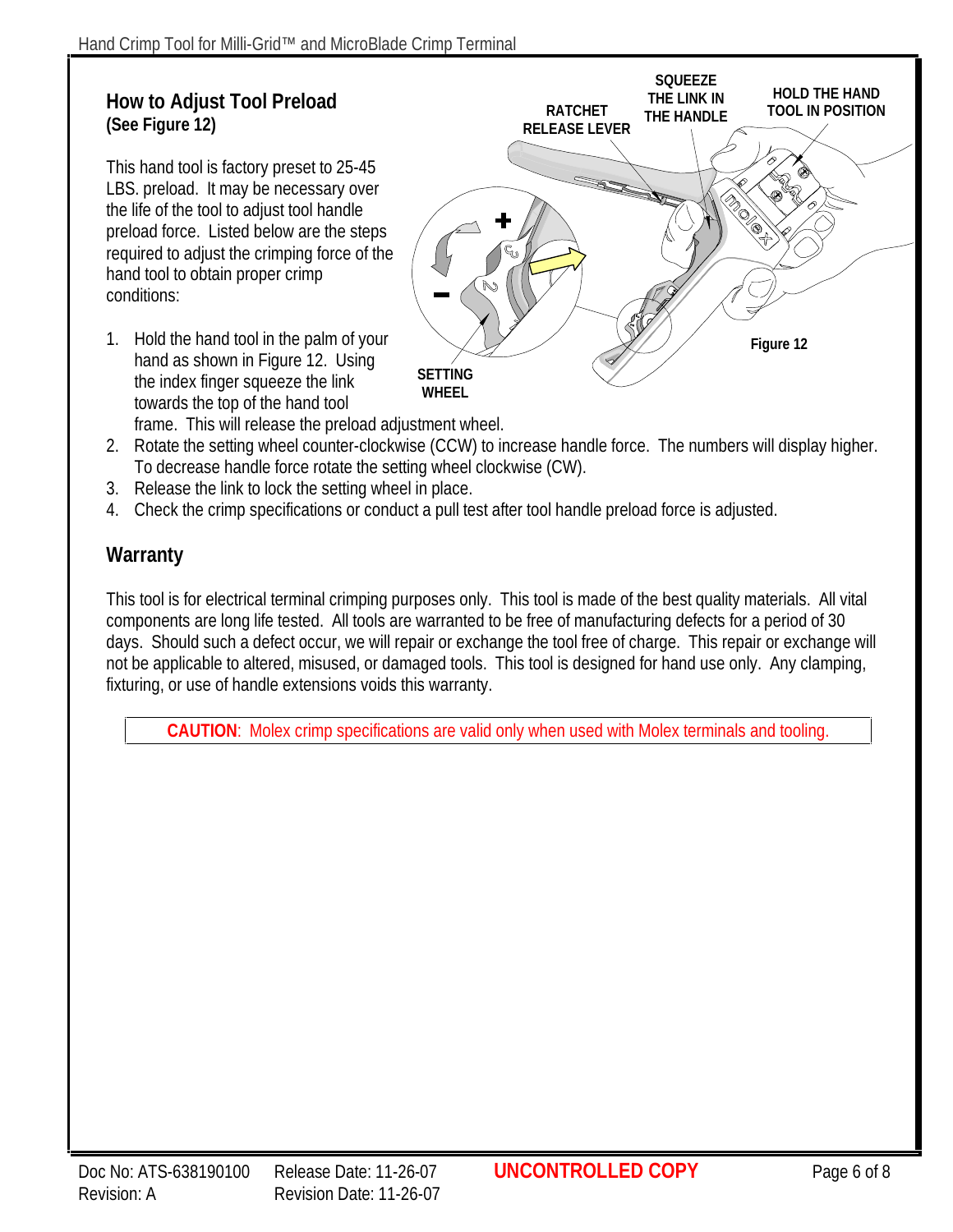## **CAUTIONS:**

- 1. Manually powered hand tools are intended for low volume or field repair. This tool is NOT intended for production use. Repetitive use of this tool should be avoided.
- 2. Insulated rubber handles are not protection against electrical shock.
- 3. Wear eye protection at all times.
- 4. Use only the Molex terminals specified for crimping with this tool.

### **Certification**

Molex does not certify or re-certify hand tools but rather supplies the following guidelines for customers to re-certify hand tools.

- This tool is qualified to pull force only. To re-certify, crimp a terminal to a wire, which has been stripped 12.7mm (1/2") long, so there is no crimping of the insulation. Pull the terminal and wire at a rate no faster than 25mm (1.00") per minute. See the Molex web site for the Quality Crimp Handbook for more information on pull testing.
- $\blacksquare$  If the tool does not meet minimum pull force values, handle preload should be increased and the pull test rerun, (See How to Adjust Preload).
- When the hand tool is no longer capable of achieving minimum pull force, it should be taken out of service and replaced.